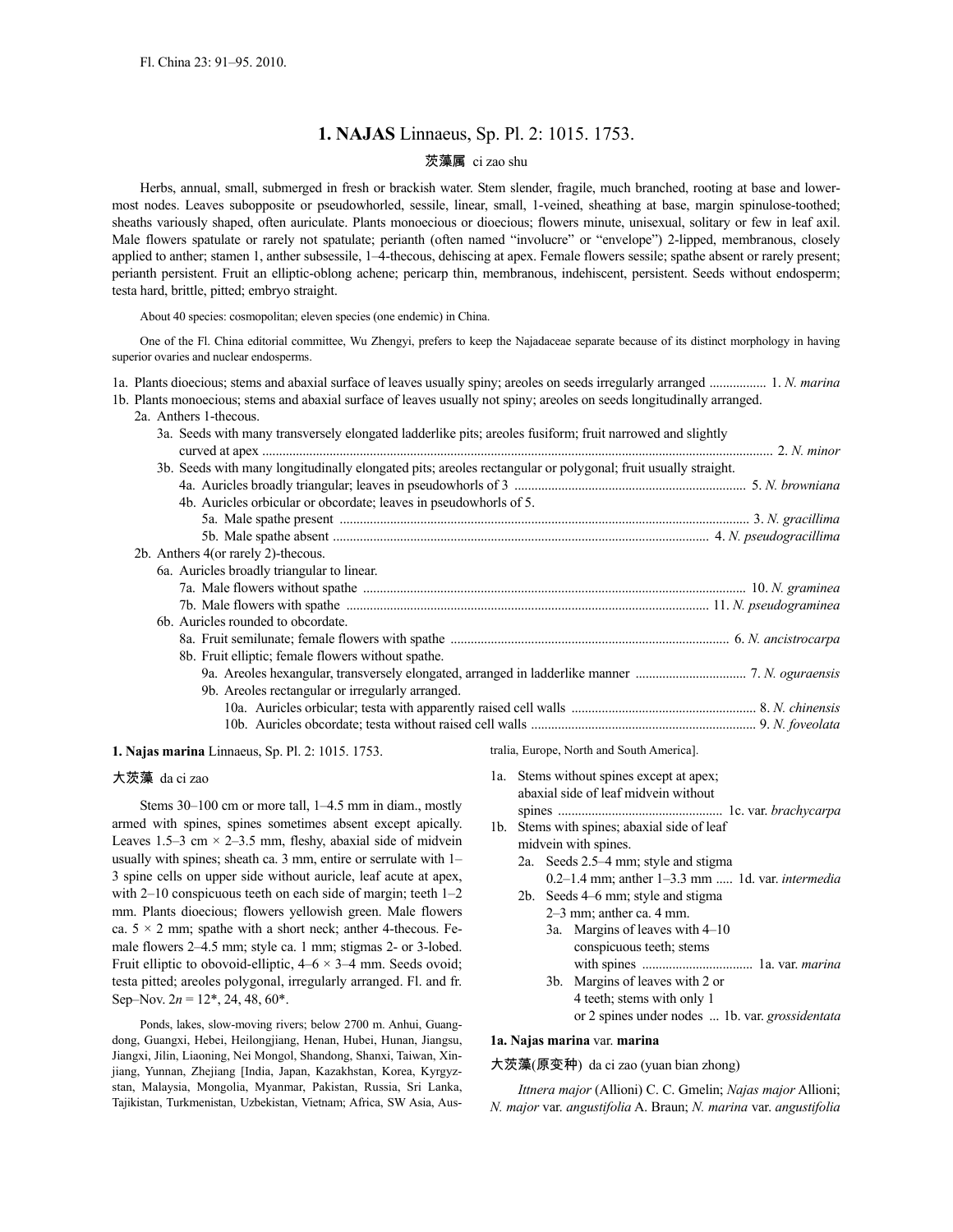#### (A. Braun) K. Schumann.

Stems mostly armed with spines. Leaves with 4–10 conspicuous teeth on margin, abaxial side of midvein with spines ca. 2 mm. Style and stigma 2–3 mm; anthers 3.8–4 mm. Seeds  $4.5 - 5.7 \times 2 - 2.8$  mm.

Ponds, lakes, slow-moving rivers; below 2700 m. Anhui, Guangdong, Guangxi, Hebei, Heilongjiang, Henan, Hubei, Hunan, Jiangsu, Jiangxi, Jilin, Liaoning, Nei Mongol, Shandong, Shanxi, Taiwan, Xinjiang, Yunnan, Zhejiang [India, Japan, Korea, Malaysia, Russia, Tajikistan; Africa, Australia, Europe, North America].

**1b. Najas marina** var. **grossidentata** Rendle, Trans. Linn. Soc. London, Bot. 5: 396. 1899.

## 粗齿大茨藻 cu chi da ci zao

Stems stout, with only 1 or 2 spines under nodes. Margins of leaves with 2 or 4 teeth, abaxial side of midvein with sparse spines. Style and stigma 2–3 mm; anthers 3.8–4 mm. Seeds 4–  $4.5 \times 2.2 - 2.4$  mm.

Ponds, lakes. Heilongjiang, Jilin, Liaoning [Korea].

**1c. Najas marina** var. **brachycarpa** Trautvetter, Bull. Soc. Imp. Naturalistes Moscou 40(3): 97. 1867.

#### 短果茨藻 duan guo ci zao

*Najas intramongolica* Y. C. Ma; *N. marina* subsp. *brachycarpa* (Trautvetter) Tzvelev.

Stems slightly slender, with spines only at apex. Leaves smaller, abaxial side of midvein without spines. Style and stigma 0.2–1.4 mm; anthers 1–3.3 mm. Seeds 2.2–2.5 × 1.5–1.8 mm.

Ponds. Nei Mongol, Xinjiang [C Asia].

**1d. Najas marina** var. **intermedia** (Gorski) Ascherson, Fl. Brandenburg 1: 670. 1864.

## 小果大茨藻 xiao guo da ci zao

*Najas intermedia* Gorski in Eichwald, Naturhist. Skizze, 126. 1830; *N. marina* subsp. *intermedia* (Gorski) Casper.

Stems only slightly spiny. Leaves with 4–8 conspicuous teeth on margin, abaxial side of midvein with spines. Style and stigma 0.2–1.4 mm; anthers 1–3.3 mm. Seeds  $2.5-4 \times 1.2-2$ mm.

Ponds. Yunnan [cold to warm-temperate areas from Europe to C Asia, extending to a few subtropical parts of Asia].

**2. Najas minor** Allioni, Auct. Syn. Meth. Stirp. Horti Regii Taur. 3. 1773.

## 小茨藻 xiao ci zao

*Caulinia minor* (Allioni) Cosson & Germain; *Fluvialis minor* (Allioni) Persoon; *Ittnera minor* (Allioni) C. C. Gmelin; *Najas moshanensis* N. Z. Wang.

Stems 4–25 cm tall, 0.5–1 mm in diam. Leaves recurved, 1–3 cm  $\times$  0.5–1 mm; sheath ca. 2 mm; auricles truncate to rounded, with more than 10 teeth on upper and outer sides of leaf margin, each side serrulate with 6–12 teeth, apex acuminate. Plants monoecious; flowers yellowish green. Male flowers elliptic, 0.5–1.5 mm; spathe with a short neck, with brownish spine cells at apex; anther 1-thecous. Female flowers ca. 2 mm; style 1–1.7 mm; stigmas 2-lobed. Fruit linear-ellipsoid,  $2-3 \times$ ca. 0.5 mm, narrowed and slightly curved at apex. Seeds narrowly ellipsoid, with many rows of transversely elongated ladderlike pits; areoles fusiform. Fl. and fr. Jun–Oct.  $2n = 12^*$ , 24\*, 36, 46, 56.

Ponds, lakes, paddy fields and channels; below 2700 m. Anhui, Fujian, Guangdong, Guangxi, Hainan, Hebei, Heilongjiang, Henan, Hubei, Hunan, Jiangsu, Jiangxi, Jilin, Liaoning, Nei Mongol, Shandong, Taiwan, Xinjiang, Yunnan, Zhejiang [Afghanistan, India, Indonesia (Java), Japan (including Ryukyu Islands), Kazakhstan, Korea, Nepal, Pakistan, Philippines, Sri Lanka, Tajikistan, Thailand, Uzbekistan, Vietnam; Africa, SW Asia, Europe; introduced in North America].

**3. Najas gracillima** (A. Braun ex Engelmann) Magnus, Beitr. Kenntn. Najas, 23. 1870.

#### 纤细茨藻 xian xi ci zao

*Najas indica* (Willdenow) Chamisso var. *gracillima* A. Braun ex Engelmann in A. Gray, Manual, ed. 5, 681. 1867; *N. japonica* Nakai.

Stems 8–20 cm tall, 0.3–0.5 mm in diam. Leaves often in pseudowhorls of 5, ca. 2 cm  $\times$  0.3–0.5 mm; sheath 1–2 mm; auricles orbicular to slightly obcordate, short, minutely serrulate with 6 or 7 teeth, upper margin on each side minutely serrulate with 7–11 teeth. Plants monoecious; flowers 1–4 per axil, male flowers in upper axils and female ones throughout. Male flowers elliptic, 1–1.5 mm; spathe with a short neck, with brownish spine cells at apex; anther 1-thecous. Female flowers conspicuous, 2–3 mm; style 1–2 mm; stigmas 2-lobed. Fruit linear-ellipsoid,  $2-3 \times$  ca. 0.5 mm. Seeds narrowly ellipsoid, with more than 20 rows of pits; areoles oblong, longitudinally elongated. Fl. and fr. Jun–Aug. 2*n* = 12, 24.

Paddy fields, shallow water of ponds and channels; below 1800 m. Fujian, Guangxi, Guizhou, Hainan, Hebei, Hubei, Jiangxi, Jilin, Liaoning, Nei Mongol, Taiwan, Yunnan, Zhejiang [Japan; North America].

*Najas gracillima* is most similar to *N. minor*, especially in vegetative condition. However, *N. gracillima* can be separated from *N. minor* by its fruit often straight and the areoles of its seeds longer than broad.

**4. Najas pseudogracillima** Triest, Mém. Acad. Roy. Sci. Outre-Mer, Cl. Sci. Nat. Méd., Collect. 8vo. 22: 98. 1988.

#### 拟纤细茨藻 ni xian xi ci zao

Stems ca. 10 cm tall, ca. 0.3 mm in diam. Leaves often in pseudowhorls of 5,  $9-11 \times$  ca. 0.3 mm; sheath 1–2 mm; auricles orbicular to slightly obcordate, short, minutely serrulate with 3– 5 teeth, upper margin on each side minutely serrulate with 6–10 teeth. Plants monoecious; flowers 1–3 per axil, male flowers in upper axils and female ones below. Male flowers elliptic, 0.6– 0.8 mm; spathe absent; anther 1-thecous. Female flowers inconspicuous, ca. 1 mm; style ca. 1 mm; stigmas 2- or 3-lobed. Fruit  $1.6-2 \times$  ca. 0.5 mm. Seeds elliptic-oblong, with more than 25 rows of pits; areoles oblong, longitudinally elongated; cell walls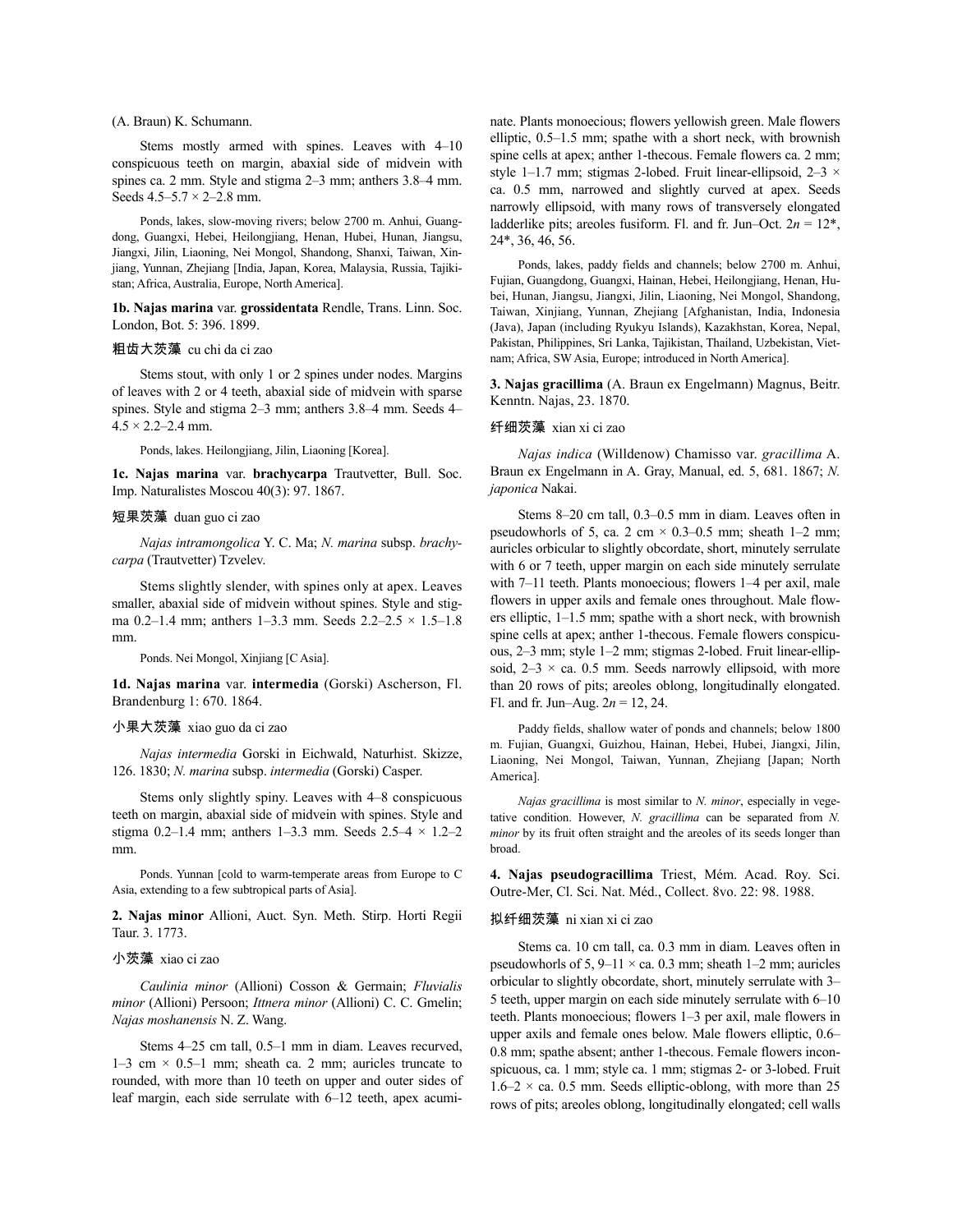not raised. Fl. and fr. Jul–Nov.

● Known only from ponds on Chung Chi Campus, Hong Kong.

*Najas pseudogracillima* is most similar to *N. gracillima*, especially in vegetative condition. It differs by having male flowers without a spathe, whereas *N. gracillima* has male flowers with a spathe.

**5. Najas browniana** Rendle, Trans. Linn. Soc. London, Bot. 5: 420. 1899.

## 高雄茨藻 gao xiong ci zao

Stems 20–30 cm tall, ca. 1 mm in diam. Leaves often in pseudowhorls of 3, linear,  $1-2$  cm  $\times$  0.5–1 mm; sheath shortly auriculate; auricles triangular, ca. 2 mm, minutely serrulate with several teeth on apex; leaf margin on each side minutely serrulate with 10–20 teeth. Plants monoecious; flowers solitary or 2 or 3 together. Male flowers ca. 1 mm; spathe with a short neck, with brownish spine cells at apex; anther 1-thecous. Female flowers linear-ellipsoid, ca. 1 mm; style short; stigmas 2 lobed. Fruit linear-ellipsoid, 1.5–1.7 mm. Seeds narrowly ellipsoid, with many rows of pits; areoles squarish to pentangular. Fl. and fr. Aug–Nov.  $2n = 12^*$ .

Brackish water. Guangdong, Guangxi, Taiwan [India, Indonesia, New Guinea; Australia].

According to Triest (Mém. Acad. Roy. Sci. Outre-Mer, Cl. Sci. Nat. Méd., Collect. 8vo. 22: 118. 1988), *Najas browniana* is found only in Australia.

**6. Najas ancistrocarpa** A. Braun ex Magnus, Beitr. Kenntn. Najas, 7. 1870.

## 弯果茨藻 wan guo ci zao

*Caulinia ancistrocarpa* (A. Braun ex Magnus) Nakai; *Najas poyangensis* S. F. Guan & Q. Lang.

Stems 10–30 cm tall, 0.5–1 mm in diam. Leaves narrowly linear or linear,  $1-2$  cm  $\times$  ca. 0.5 mm; sheath  $1-1.5$  mm; auricles rounded, minutely serrulate with 5–8 teeth on upper side; leaf margin minutely serrulate with 4–16 (or more) spiny teeth on each side. Plants monoecious; flowers solitary. Male flowers 0.5–1.5 mm; spathe with a short neck, with 4 or 5 brownish spine cells at apex; anther 4-thecous. Female flowers recurved, with a spathe; neck of spathe with brownish spine cells at apex; style ca. 0.5 mm; stigmas 2-lobed. Fruit semilunate,  $1-2 \times$  ca. 0.5 mm. Seeds curved, fusiform, with many rows of pits; areoles oblong. Fl. and fr. Jul–Oct.  $2n = 12^*$ , 24.

Still water. Fujian, Hubei, Jiangxi, Taiwan, Zhejiang [Japan].

**7. Najas oguraensis** Miki, Bot. Mag. (Tokyo) 49: 775. 1935.

## 澳古茨藻 ao gu ci zao

*Caulinia oguraensis* (Miki) Nakai.

Stems 20–30 cm tall, 1–2.5 mm in diam. Leaves narrowly linear to subulate,  $1-2$  cm  $\times$  1-3 mm, slightly curved; midvein sometimes with spines; sheath 3–5 mm; auricles orbicular to obcordate, short, minutely serrulate with several teeth at apex; leaf margin serrulate with 7–14 teeth on each side. Plants monoecious; flowers solitary, male flowers usually in upper axils, female ones throughout. Male flowers elliptic, ca. 1 mm; spathe with a neck, with several brownish spine cells at apex; anther 4-thecous. Female flowers ca. 3 mm; style ca. 0.5 mm; stigmas 2-lobed. Fruit narrowly ellipsoid,  $3-4 \times$  ca. 1 mm, narrowed and curved at apex. Seeds narrowly ellipsoid, with many rows of transversely elongated ladderlike pits; areoles hexangular. Fl. and fr. Jul–Nov.  $2n = 24, 60^*$ .

Still water. Hubei, Jiangxi, Taiwan [India, Japan, Korea, Nepal, Pakistan].

**8. Najas chinensis** N. Z. Wang, J. Wuhan Bot. Res. 3: 32. 1985.

## 东方茨藻 dong fang ci zao

*Najas orientalis* Triest & Uotila.

Stems 10–15 cm tall, 0.5–1 mm in diam. Leaves linear to narrowly lanceolate,  $1-3$  cm  $\times$  0.2–1 mm; sheath ca. 2 mm; auricles rounded, minutely serrulate with several teeth on each side; leaf margin minutely serrulate with 6–20 teeth on each side. Plants monoecious; flowers solitary or sometimes 2 together, male flowers in upper axils and female ones throughout. Male flowers elliptic, ca. 1 mm; spathe with a neck, with several brownish spine cells at apex; anther 4-thecous. Female flowers 2–2.5 mm; style ca. 1 mm; stigmas 2–4(or 5)-lobed. Fruit narrowly ellipsoid,  $2-2.5 \times$  ca. 0.5 mm. Seeds slightly reniform, with ca. 20 rows of pits; areoles regularly arranged, subsquare; cell walls apparently raised. Fl. and fr. May–Aug. 2*n*  $= 12$ <sup>\*</sup>.

Ponds, channels, paddy fields, slow-moving rivers; below 1800 m. Fujian, Guangdong, Guangxi, Hainan, Hubei, Jiangxi, Jilin, Liaoning, Taiwan, Yunnan, Zhejiang [Japan; Europe].

*Najas chinensis* is similar to *N. foveolata* but can be easily separated by its rounded sheath and apparently raised cell walls of the seed coat.

**9. Najas foveolata** A. Braun ex Magnus, Beitr. Kenntn. Najas, 7. 1870.

## 多孔茨藻 duo kong ci zao

*Caulinia foveolata* (A. Braun ex Magnus) Nakai.

Stems 10–20 cm tall, 0.5–1 mm in diam. Leaves linear, slender,  $2-2.5$  cm  $\times$  0.2-0.5 mm; sheath 2-2.5 mm; auricles obcordate, minutely serrulate with 4–9 teeth at apex and outer side; leaf margin on each side minutely serrulate with 6–24 teeth. Plants monoecious; flowers solitary, male flowers in upper axils and female flowers throughout. Male flowers elliptic, ca. 1 mm; spathe with a short neck, with several brownish spine cells at apex; anther 4-thecous. Female flowers ca. 2.5 mm; style ca. 1 mm; stigmas 2-lobed, unequal. Fruit narrowly ellipsoid, ca.  $1.5 \times 0.5$  mm. Seeds narrowly ellipsoid, with ca. 20 rows of pits; areoles subsquarish to polygonal. Fl. and fr. Aug–Sep.  $2n = 12^*$ , 24, 36.

Ponds. Anhui, Guangxi, Hubei, Taiwan, Zhejiang [India, ?Indonesia, Malaysia].

Previously, this species was known only in China from S Guangxi.

**10. Najas graminea** Delile, Descr. Égypte, Hist. Nat. 2: 282.